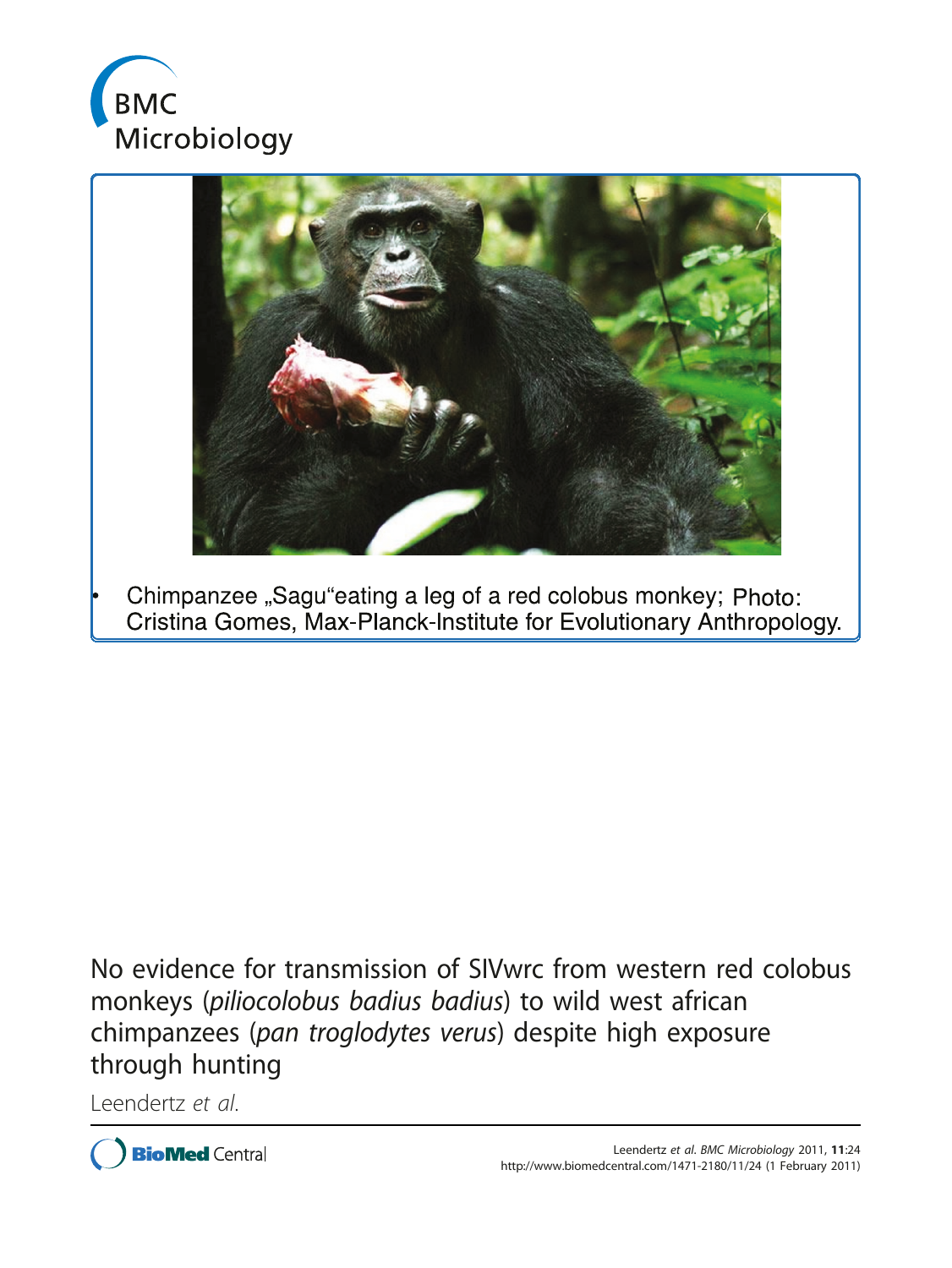## **RESEARCH ARTICLE External Structure Control Control Control Control Control Control Control Control Control Control Control Control Control Control Control Control Control Control Control Control Control Control Control**



# No evidence for transmission of SIVwrc from western red colobus monkeys (piliocolobus badius badius) to wild west african chimpanzees (pan troglodytes verus) despite high exposure through hunting

Siv Aina J Leendertz<sup>1,2,3</sup>, Sabrina Locatelli<sup>4</sup>, Christophe Boesch<sup>2</sup>, Claudia Kücherer<sup>1</sup>, Pierre Formenty<sup>5</sup> , Florian Liegeois<sup>4</sup>, Ahidjo Ayouba<sup>4</sup>, Martine Peeters<sup>4</sup>, Fabian H Leendertz<sup>1,2\*</sup>

## Abstract

**Background:** Simian Immunodeficiency Viruses (SIVs) are the precursors of Human Immunodeficiency Viruses (HIVs) which have lead to the worldwide HIV/AIDS pandemic. By studying SIVs in wild primates we can better understand the circulation of these viruses in their natural hosts and habitat, and perhaps identify factors that influence susceptibility and transmission within and between various host species. We investigated the SIV status of wild West African chimpanzees (Pan troglodytes verus) which frequently hunt and consume the western red colobus monkey (Piliocolobus badius badius), a species known to be infected to a high percentage with its specific SIV strain (SIVwrc).

Results: Blood and plasma samples from 32 wild chimpanzees were tested with INNO-LIA HIV I/II Score kit to detect cross-reactive antibodies to HIV antigens. Twenty-three of the samples were also tested for antibodies to 43 specific SIV and HIV lineages, including SIVwrc. Tissue samples from all but two chimpanzees were tested for SIV by PCRs using generic SIV primers that detect all known primate lentiviruses as well as primers designed to specifically detect SIVwrc. Seventeen of the chimpanzees showed varying degrees of cross-reactivity to the HIV specific antigens in the INNO-LIA test; however no sample had antibodies to SIV or HIV strain - and lineage specific antigens in the Luminex test. No SIV DNA was found in any of the samples.

**Conclusions:** We could not detect any conclusive trace of SIV infection from the red colobus monkeys in the chimpanzees, despite high exposure to this virus through frequent hunting. The results of our study raise interesting questions regarding the host-parasite relationship of SIVwrc and wild chimpanzees in their natural habitat.

## Background

Simian Immunodeficiency Viruses (SIVs) are the direct precursors of Human Immunodeficiency Viruses (HIVs) that have caused the HIV/AIDS pandemic in the human population [[1](#page-8-0),[2\]](#page-8-0). Although the conditions and circumstances of cross-species transmission of SIVs from primates to humans remain unknown, human exposure to

Full list of author information is available at the end of the article

blood or other secretions of infected primates (chimpanzees, gorillas, sooty mangabeys) through hunting and butchering of primate bushmeat, represents the most plausible source for human infection [[1-6\]](#page-8-0). Currently, serological evidence of SIV infection has been shown for more than 40 different primate species and SIV infection has been confirmed by sequence analysis in the majority of them. The routes of SIV transmission within and between host species are not fully known, however, sexual correspondence: [leendertzf@rki.de](mailto:leendertzf@rki.de)<br>
<sup>1</sup>Robert Koch-Institut Nordufer 20, 13353 Berlin Germany<br> **Sexual contact and biting within one species, and biting** 



© 2011 Leendertz et al; licensee BioMed Central Ltd. This is an Open Access article distributed under the terms of the Creative Commons Attribution License [\(http://creativecommons.org/licenses/by/2.0](http://creativecommons.org/licenses/by/2.0)), which permits unrestricted use, distribution, and reproduction in any medium, provided the original work is properly cited.

<sup>&</sup>lt;sup>1</sup> Robert Koch-Institut, Nordufer 20, 13353 Berlin, Germany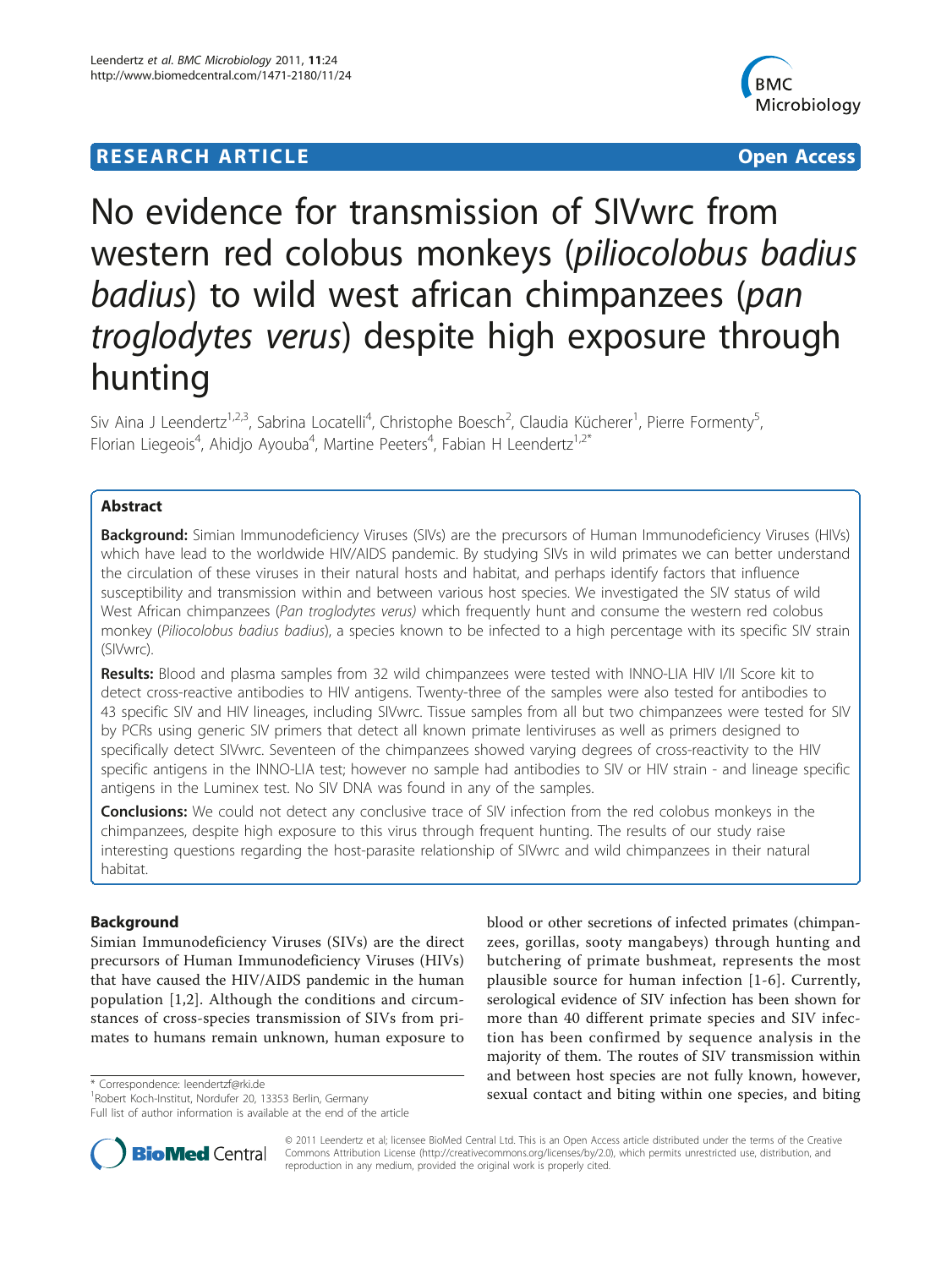and blood-to-blood/mucosa contact (mainly observed in hunter - prey relationships) among different species provide possible infection routes for the virus [[7,8](#page-9-0)]. A high genetic diversity is observed among the different SIVs, but generally each primate species is infected with a species-specific virus, which forms monophyletic lineages in phylogenetic trees. There are many examples of co-evolution between viruses and their hosts, but also cross-species transmission and recombination between distant SIVs seems not exceptional and one species can even harbour two different SIVs. The chimpanzee SIV (SIVcpz) is for example the result of cross-species transmissions as this virus is a mosaic of SIVs infecting other African primates. The genome of the virus consists partly of nucleic acid sequences from red capped mangabey SIV (SIVrcm), and partly of sequences from the ancestor of SIVs infecting greater spot-nosed (SIVgsn), mona (SIVmon) or mustached monkey (SIVmus) [[9-11](#page-9-0)]. Chimpanzees are known to hunt monkeys for food, and most probably, the recombination of these monkey viruses occurred within chimpanzees and gave rise to the common ancestor of today's SIVcpz lineages, which were subsequently transmitted to gorillas [\[5](#page-8-0)].

Despite the increasing number of SIV lineages that have been described recently, our knowledge on SIV in their natural hosts still remains limited. This is because only few viruses have been characterized for each species and there is a major bias in geographical sampling. By studying SIVs in wild primates in their natural habitat we can better understand the circulation and transmission of these viruses within and between different primate species and perhaps identify factors that play a role in viral adaptation to new hosts among different primate species [\[12-14](#page-9-0)].

Of the four chimpanzee subspecies, only Pan troglodytes troglodytes and Pan troglodytes schweinfurthii in Central/East Africa have been shown to harbour SIVcpz [[1,](#page-8-0)[11,15-18](#page-9-0)]. The two West African chimpanzee subspecies, Pan troglodytes ellioti and Pan troglodytes verus, appear to be free from SIVcpz infection. Therefore it is hypothesized that this virus was introduced after the evolutionary divergence and geographical separation of the West African subspecies from the Central/East subspecies [\[11](#page-9-0),[15\]](#page-9-0). To test for SIVcpz in P. t. verus, more than 1500 captive chimpanzees of this subspecies have been screened for this virus. However, these chimpanzees do not represent the wild population since only 447 were wild-born and have mainly been captured as infants, when they are less likely to be infected [[15,19](#page-9-0)]. Therefore, it remains important to continue to collect data on wild living chimpanzees from this subspecies. To date, the only study on wild living P. t. verus has been based on 28 faecal samples from a population in Taï National Park, Côte d'Ivoire [[16](#page-9-0)].

The chimpanzees of Taï National Park have been under human observation for more than 30 years [[20](#page-9-0)] and are known to hunt and consume monkeys frequently. When hunting, the chimpanzees bite their prey and are sometimes bitten in return. The prey is consumed almost entirely, which means that many bones are crushed which could cause lesions in the oral cavity and result in direct blood to blood contact. They hunt weekly throughout the year and usually every day in the hunting season from September to November, and 80% of their prey consist of western red colobus monkeys (Piliocolobus badius badius) [\[20](#page-9-0)]. These red colobus monkeys harbour high levels of their own species specific strain of SIV (SIVwrc) as well as two other retroviruses; Simian T-cell Lymphotrophic Virus type 1 (STLV-1wrc) and Simian Foamy Virus (SFVwrc) [\[21-25](#page-9-0)].

Based on the SIVwrc prevalence data from this red colobus population (50 to 82% of the population is positive [[21](#page-9-0)]) and based on hunting data from the Taї Chimpanzee Project [\[20\]](#page-9-0), we estimate that adult male chimpanzees are yearly exposed to approximately 45 kilograms of SIV infected red colobus tissue. Therefore the chimpanzees are exposed to high levels of SIVwrc through biting, blood-toblood/mucosa contact and ingestion of their prey. This may provide possible infection routes for the virus, although the modes of SIV transmission are not fully known [\[7,8](#page-9-0)]. It has already been documented that the other two retroviruses harboured by the red colobus monkeys in Taї National Park; STLV-1wrc and SFVwrc, are transmitted to the Taї chimpanzee population (individuals are included in the present study) most likely through hunting and meat consumption [[22,23\]](#page-9-0). Further, in chimpanzee subspecies where the chimpanzee lentivirus, SIVcpz, has been documented, it is believed that this mosaic virus was initially acquired through hunting and consumption of infected monkey prey species [\[9-11\]](#page-9-0). Such evidence of retroviral transmissions through hunting and consumption of primates makes it possible that also SIVwrc from red colobus monkeys can be transmitted to the P. t. verus chimpanzees. The aim of this study was therefore to investigate the SIV status of these wild chimpanzees, and to determine if transmission of SIVwrc occurs from red colobus monkeys to the chimpanzees through their natural and frequent hunting and meateating behaviour.

## Results

#### Chimpanzee samples

Table [1](#page-3-0) summarises the characteristics of the chimpanzees analyzed in this study; name, social group, sex, age, cause of death or sampling, and samples available for antibody testing and PCRs. Twenty chimpanzees were older than ten years (subadults/adults) (9 males and 11 females). The remaining 12 chimpanzees were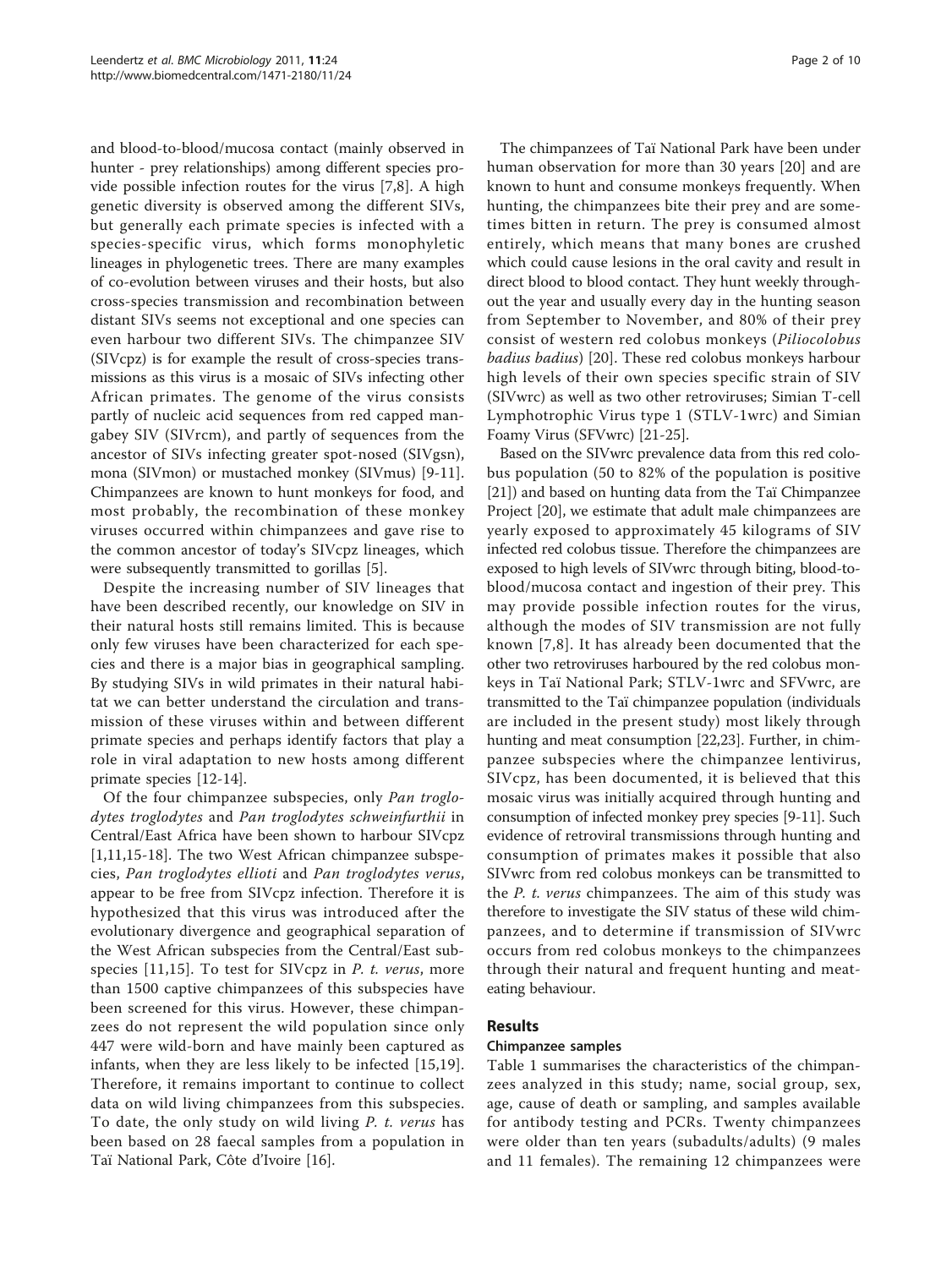| Name          |        |   | Group Sex Age at<br>testing | Cause of death/<br>sampling          | Sample<br>for<br><b>INNOLIA</b><br>Luminex | <b>INNOLIA</b> reactivity               | Luminex<br>results | Sample for<br>PCR           | <b>PCR</b>        |
|---------------|--------|---|-----------------------------|--------------------------------------|--------------------------------------------|-----------------------------------------|--------------------|-----------------------------|-------------------|
| Kady          | Middle | F | Adult                       | Heart failure                        | Blood                                      | qp41 (+/-)                              | Neg                | Spleen                      | Neg               |
| Leo           | Middle | M | Adult                       | Anthrax                              | Blood                                      | $spq120(1+)$ gp41 $(1+)$                | Neg                | Spleen                      | Neg               |
| Dorry         | North  | F | 10 years                    | Anthrax                              | Blood                                      | $qp41(1+)$                              | Not done           | Liver                       | Neg               |
| Loukoum       | North  | F | Adult                       | Respiratory disease                  | Blood                                      | $qp41 (+/-)$                            | Neg                | Liver                       | Neg <sup>4</sup>  |
| Leonardo      | North  | M | 2 years                     | Respiratory disease                  | Blood                                      |                                         | Neg                | Spleen                      | Neg <sup>4)</sup> |
| Lefkas        | North  | M | 8 years                     | Respiratory disease                  | Blood                                      |                                         | Neg                | Liver                       | $Neg^{4)}$        |
| Rafiki        | South  | M | Adult                       | Leopard attack                       | Blood                                      | L,                                      | Not done           | Spleen                      | Neg               |
| Noah          | Middle | M | 7 years                     | Anthrax                              | Blood                                      |                                         | Not done           | Spleen                      | Neg               |
| Tita          | South  | F | Adult                       | Leopard attack                       | Blood                                      |                                         | Neg                | Spleen                      | Neg <sup>4</sup>  |
| Olduvai       | South  | M | 8 years                     | Anthrax                              | Blood                                      | spg120 (1+) gp41 (+/-) spg<br>$105(1+)$ | Neg                | Spleen                      | Neg               |
| Gargantua     | North  | M | 10 years                    | Anthrax                              | Blood                                      |                                         | Not done           | Muscle <sup>1)</sup>        | Neg               |
| Gisele        | North  | F | 5 years                     | Anthrax                              | Blood                                      |                                         | Not done           | Muscle <sup>1)</sup>        | Neg               |
| Virunga       | South  | F | Adult                       | Respiratory disease                  | Blood                                      |                                         | Neg                | Spleen                      | Neg               |
| Ophelia       | South  | F | <1 year                     | Respiratory disease                  | Blood                                      | $\overline{a}$                          | Neg                | Spleen                      | Neg               |
| Orest         | South  | M | 5 years                     | Respiratory disease                  | Blood                                      | i.                                      | Neg                | Spleen                      | Neg               |
| Nerone        | East   | M | Adult                       | Intergroup fight                     | Blood                                      |                                         | Not done           | Heart, lung <sup>2)</sup>   | Neg               |
| Candy         | East   | F | Adult                       | Respiratory disease                  | Blood                                      |                                         | Neg                | Spleen                      | Neg               |
| Ishas<br>baby | South  | M | <1 year                     | Respiratory disease                  | Blood                                      |                                         | Neg                | Spleen                      | Neg               |
| Vasco         | East   | M | Adult                       | Respiratory disease                  | Blood                                      |                                         | Neg                | Spleen                      | Neg               |
| Porthos       | East   | M | Adult                       | Under investigation                  | Blood                                      |                                         | neg                | Lymphnode                   | Neg               |
| Dartagnan     | East   | M | Adult                       | Under investigation                  | Blood                                      |                                         | Neg                | Spleen                      | Neg               |
| lome          | East   | F | <2 years                    | Unknown                              | Blood                                      | i.                                      | Neg                | Spleen                      | Neg               |
| Kahula        | East   | M | 4 years                     | Under investigation                  | Blood                                      | L,                                      | Neg                | Spleen                      | Neg               |
| Sagu          | South  | M | Adult                       | Surgical intervention                | Serum                                      |                                         | Neg                | Buffy coat                  | Neg               |
| Zora          | South  | F | Adult                       | Sample collected from<br>environment | Blood                                      |                                         | Not done           | Spleen <sup>3)</sup>        | Neg               |
| Coco          | South  | F | Adult                       | Sample collected from<br>environment | Blood                                      |                                         | Not done           | No<br>material<br>available | Not<br>done       |
| Atra          | South  | F | Adult                       | Respiratory disease                  | Blood                                      | $\frac{1}{2}$                           | Neg                | Spleen                      | Neg               |
| Stranger      | East   | M | Adult                       | Sample collected from<br>environment | Blood                                      |                                         | Not done           | No<br>material<br>available | Not<br>done       |
| Olivia        | South  | F | Adult                       | Respiratory disease                  | Blood                                      | L,                                      | Neg                | Spleen                      | Neg               |
| Louise        | South  | F | Adult                       | Respiratory disease                  | Blood                                      |                                         | Neg                | Spleen                      | Neg               |
| Akruba        | South  | F | 5 years                     | Respiratory disease                  | Blood                                      | $\overline{\phantom{0}}$                | Neg                | Lung                        | Neg               |
| Akwaba        | South  | M | 1 year                      | Respiratory disease                  | Blood                                      | $\overline{\phantom{a}}$                | Neg                | Spleen                      | Neg               |

## <span id="page-3-0"></span>Table 1 Summary of chimpanzees, samples, and results for INNO-LIA test, Luminex test and PCRs

Adult chimpanzees are older than 15 years. For the INNO-LIA test result, only reactivity equal to, or stronger than, control cut off band (+/-) is included in the table, others are marked as "-". PCR testing was performed using SIVwrc specific primers as well as SIV generic primers (DR1/DR2) except for: <sup>1)</sup> Sample tested with SIVwrc PCR only, <sup>2)</sup> Heart tested with SIVwrc PCR, lung tested with SIVgeneric PCR, <sup>3)</sup> Sample became available late in the study, tested with SIVgeneric PCR only, <sup>4)</sup> Samples additionally tested by further PCRs as shown in Table 2.

younger (juveniles/infants) (8 males and 4 females). Chimpanzees over ten years start to participate in hunting but rarely have access to the meat until they reach adulthood (15 years), while younger chimpanzees have access to meat through their mothers [[20\]](#page-9-0). Fourteen of the chimpanzees died of respiratory disease, six died of anthrax, two died of leopard attack, one died of an intergroup fight, one died of heart failure, and four died of yet unknown causes [26-28; C. Boesch and F. Leendertz, unpublished data].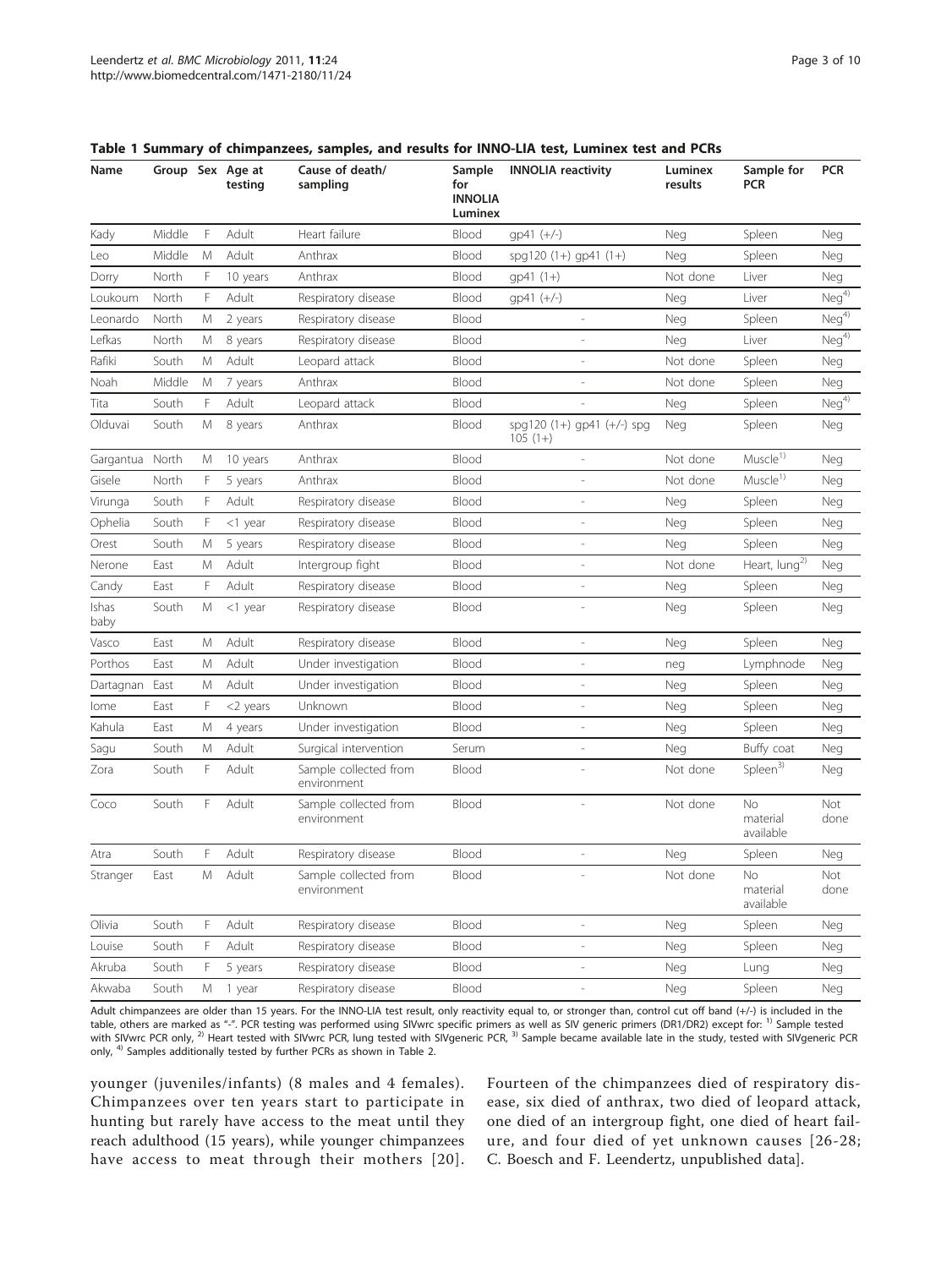#### Detection of antibodies to HIV/SIV

Samples from 17 of the 32 chimpanzees showed weak but visible reactions to HIV-1/HIV-2 antigens in the INNO-LIA HIV score test (Table [1;](#page-3-0) Figure 1). The strongest reactions were seen for Leo, who scored equal or stronger than 1+ for reactions to HIV-1 env proteins (spg120 and gp41) in addition to a weak reaction to p24, and Olduvai had cross-reactivity with HIV-1 and HIV-2 antigens; equal to 1+ to spg120 and spg105 and equal to cut-off control for gp41. Dorry scored equal to 1+ to gp41. Loukoum and Kady both had reactions equal to cut-off control for gp41 and a faint reaction to spg120. Kady had in addition a faint reaction to p17. Twelve other chimpanzees (Sagu, Rafiki, Porthos, Dartagnan, Candy, Vasco, Louise, Tita, Stranger, Gargantua, Akruba and Akwaba) had faint reactions, below cut-off, to one or two of the following antigens: sgp120, gp41, p24, p17 or sgp105. Considering all visible reactions together, there were more frequent reactions in the adults/subadults than in the juvenile/infants (14/20 [70%] and 3/12 [25%], respectively) and more frequent reactions to HIV-1 specific antibodies than to HIV-2 specific antibodies (reactions in 13 and three chimpanzees, respectively).

Using the Luminex test, each of the 23 samples were negative against all the peptides representing the different SIV lineages, including SIV lineages described for the primate species living in the region (SIVwrc, SIVolc, SIVsmm, and SIVgsn, although SIV infection has not yet been documented for this latter species in Taï) and all known great ape SIVs (SIVcpzPtt SIVcpzPts, SIVgor) and HIVs (HIV-1 group M, N and O and HIV-2) with a signal to cut-off ratio below 1, in contrast to human, monkey and chimpanzees positive controls.

#### PCR analyses

None of the samples from the chimpanzees were positive for any SIV strain; neither when using the generic SIV PCR or the SIVwrc-specific PCR in pol. Also the additional PCRs with SIVwrc specific primers amplifying pol, env and gag fragments of SIVwrc/SIVolc/SIVcol sequences and primers amplifying gag and env regions of SIVsmm were negative. The quality of all PCRs was confirmed with positive control samples known to be infected with the respective viruses.

## **Discussion**

There are a number of interesting questions regarding the transmission and natural history of SIV infections in wild chimpanzees; an infection which entered into and adapted to the human population and caused the global AIDS pandemic [[2](#page-8-0)]. It is presumed that the chimpanzees first acquired the infection through hunting and consumption of monkey prey infected each with their own species specific strains of SIV, which at some point in time recombined and persisted in the chimpanzee host [[9-11](#page-9-0)]. To date, only this recombinant strain of SIV, known as SIVcpz, has been detected in wild chimpanzees [[29](#page-9-0)] and one question that arises is: How easily are individual SIV strains from monkeys transmitted to chimpanzee populations, irrespective of subspecies, and do such infections persist?

We investigated this question through studying the natural hunter-prey relationship between wild chimpanzees (P. t. verus) and highly SIV-infected red colobus monkeys (P. b. badius) in the tropical rainforest of Taï National Park in Côte d'Ivoire, West Africa [\[21,30](#page-9-0)]. Eight other diurnal monkey species live in this forest, including olive colobus monkeys (Procolobus verus), great spot-nosed monkeys (Cercopithecus nictitans) and sooty mangabeys (Cercocebus atys) which are also known to harbour species-specific SIVs: SIVolc, SIVgsn and SIVsmm, respectively [[4](#page-8-0),[24,31\]](#page-9-0). However, according to more than 30 years of behavioural observations, red colobus is the preferred prey of the chimpanzees, whereas capture of greater spotnosed monkeys has not been observed and olive colobus and sooty mangabeys are hunted extremely rarely. For example, over a twelve year period, the chimpanzees were seen to capture only six olive colobus and one sooty mangabey, while red colobus monkeys were captured 215

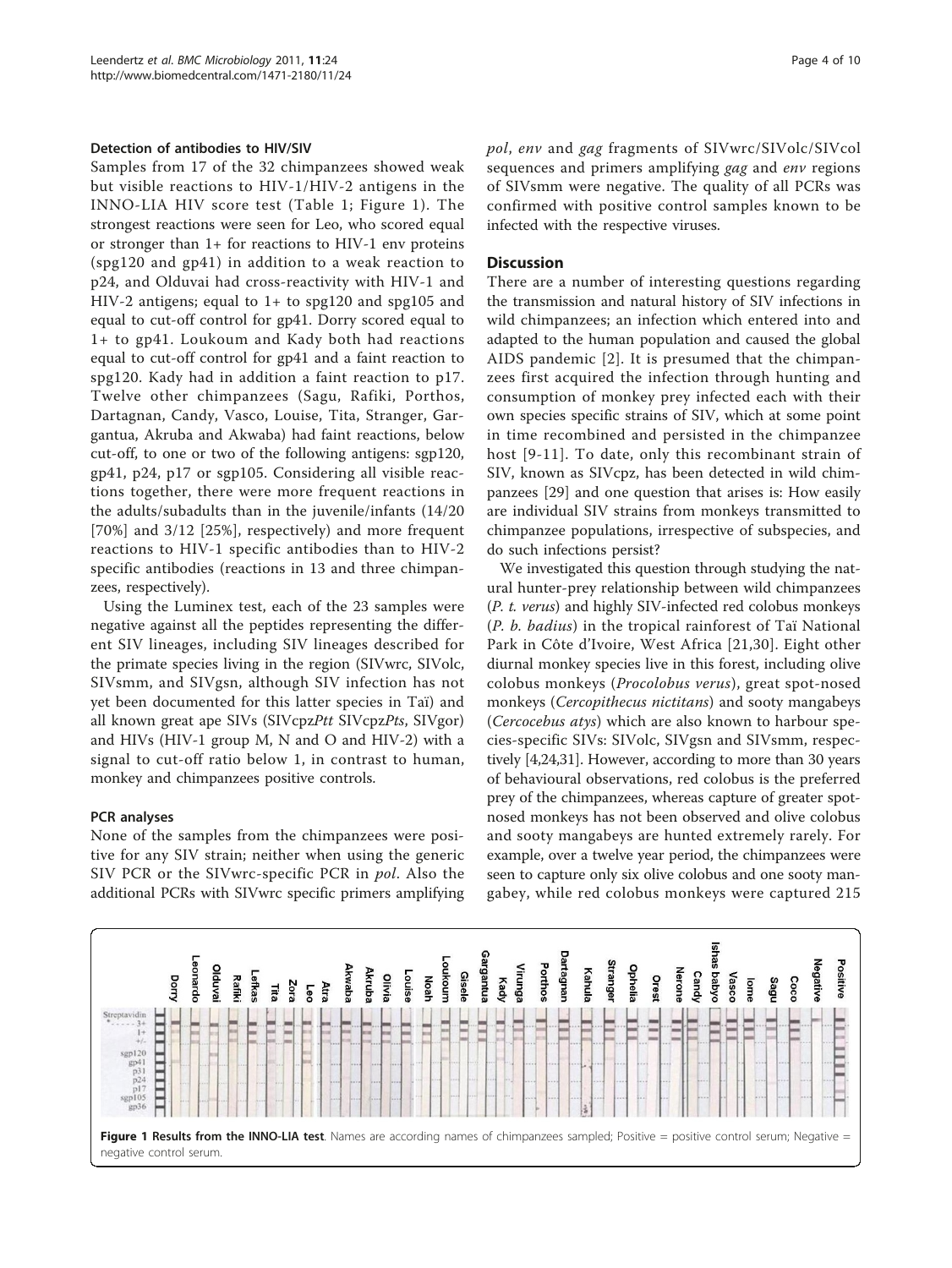times [\[20\]](#page-9-0). Therefore, the exposure to these respective SIV strains through hunting is very low in comparison to the exposure to the SIVwrc strain carried by the red colobus monkeys, which the chimpanzees are frequently in close contact with. In addition, the prevalence of SIV in this monkey species in Taï National Park is among one of the highest documented in wild primates to date. Western red colobus represent a substantial reservoir to which chimpanzees, as well as human bushmeat hunters, are exposed [[21\]](#page-9-0). As an example, we calculated that Sagu, an adult male in our study who was approximately 20 years old when he died, could have eaten nearly 250 kilograms of SIVwrc infected red colobus tissue in his life.

Despite the enormous infection pressure, we could not detect SIVwrc (or any other strain of SIV) in blood and tissue samples from the chimpanzees. Theoretically, these chimpanzees could carry a SIV strain which is not detectable by the PCR methods used in this study. Alternatively, the level of SIVwrc viraemia is so low that it can not be detected by the PCR methods used. This could be in particular true for the 2 chimpanzees for which only samples of muscle were available. However, as no SIV-specific antibodies were detected with the Luminex test it is more plausible that no persistent SIV infection exists in these chimpanzees, although about half of the chimpanzees showed some cross-reactions to the HIV-antigens on the INNO-LIA HIVI/II Score kit. The strongest reactions were observed in samples from Leo and Olduvai, and their test results were HIV positive, according to the test manufacturer's criteria (two or more bands stronger than the minimum control band [the +/- band]). For another chimpanzee, Dorry, the result was indeterminate (one band stronger than the minimum control band). For other chimpanzees where weak reactions were seen, the results are considered negative for this HIV-test. It could be that there is a difference in sensitivity and specificity of HIV antibody detection of the Luminex and INNO-LIA tests, but it is also likely that the reactivity to HIV antigens in the INNO-LIA test was due to false positive cross-reaction phenomena due to other causes than HIV/SIV infection, such as observed in human HIV testing, especially in Africa [[32](#page-9-0)]. It has been shown that the INNO-LIA test produces false positive results also in other primate species. In C. nictitans and C. cephus the estimated prevalence based on INNO-LIA results is higher than that estimated using lineage specific antigens, and samples from C. pogonias, L. albigena and C. agilis, that were cross-reacting with some HIV antigens on the INNO-LIA test, were negative with SIV lineage ELISAs and PCR [[33,34](#page-9-0)]. Therefore the reactivity we observed with the INNO-LIA testing of the chimpanzee samples is most likely a false positive non-specific cross-reactivity, as no specific antibody reaction to SIVwrc, or any other known SIV and HIV strain, could be detected by SIV/ HIV lineage specific Luminex EIAs.

It was not surprising that the P. t. verus chimpanzees were negative for SIVcpz, as this virus is believed to have been introduced into two other, Central/East chimpanzee subspecies  $(P. t. troglodytes$  and  $P. t.$ schweinfurthii) after the evolutionary split from the Western chimpanzee subspecies [[15\]](#page-9-0). It was however interesting that we could not detect any SIVwrc infection, considering the high exposure of this virus.

Our results show that there was no detectable specific antibody reaction to, or infection with, SIV from red colobus monkeys (or any other primates), despite high and frequent exposure to the virus. This seemingly resistance of the chimpanzees to SIVwrc could be due to immunological factors or mechanisms, or lack of these, which are important for the recognition and subsequent establishment or rejection of immunodeficiency viruses [[35](#page-9-0)-[38\]](#page-9-0). HIV research is much focused on these mechanisms, especially in certain individuals that remain persistently seronegative despite known exposure to HIV [[39\]](#page-9-0). P. t. verus chimpanzees are however not totally resistant to immunodeficiency virus infections in general, as susceptibility of captive chimpanzees of this subspecies to HIV, SIV, and co-infections of the two viruses, has been documented [[7](#page-9-0)]. In wild chimpanzees (P. t. troglodytes and P. t. schweinfurthii) no other SIV strain than the chimpanzee specific SIVcpz has been detected to date [[1,5](#page-8-0)[,18](#page-9-0)], which suggests that the chimpanzees' susceptibility to individual SIV strains from monkeys is low. SIVcpz is a mosaic consisting partly of SIV from red capped mangabey and partly of one of the SIV strains in greater spot-nosed monkey, mona monkey or mustached monkey [[9](#page-9-0),[10](#page-9-0)]. Only one of these species, the greater spot-nosed monkey (C. nictitants), lives in the Taï forest. These monkeys are however rare in this forest, the chimpanzees have never been observed to hunt them, and there is also no evidence yet that they are SIV infected, although only few animals have been tested [[20](#page-9-0),[31](#page-9-0)]. Interestingly and comparably to what we report about the chimpanzees, no SIVwrc infections have so far been documented in humans, who also frequently hunt red colobus monkeys [[40\]](#page-9-0). We could also speculate whether the SIV status of the chimpanzees in the Taï National Park would be different had they hunted sooty mangabeys more frequently. The sooty mangabey population from this national park harbours the sooty mangabey strain of SIV (SIVsmm) which crossed the species barrier at least 8 times and infected humans through bushmeat hunting, and then became HIV-2 [[4](#page-8-0)]. The genetic and physiologic similarities between humans and chimpanzees and also the similar susceptibility to specific infections, suggest that such transmission could also occur from sooty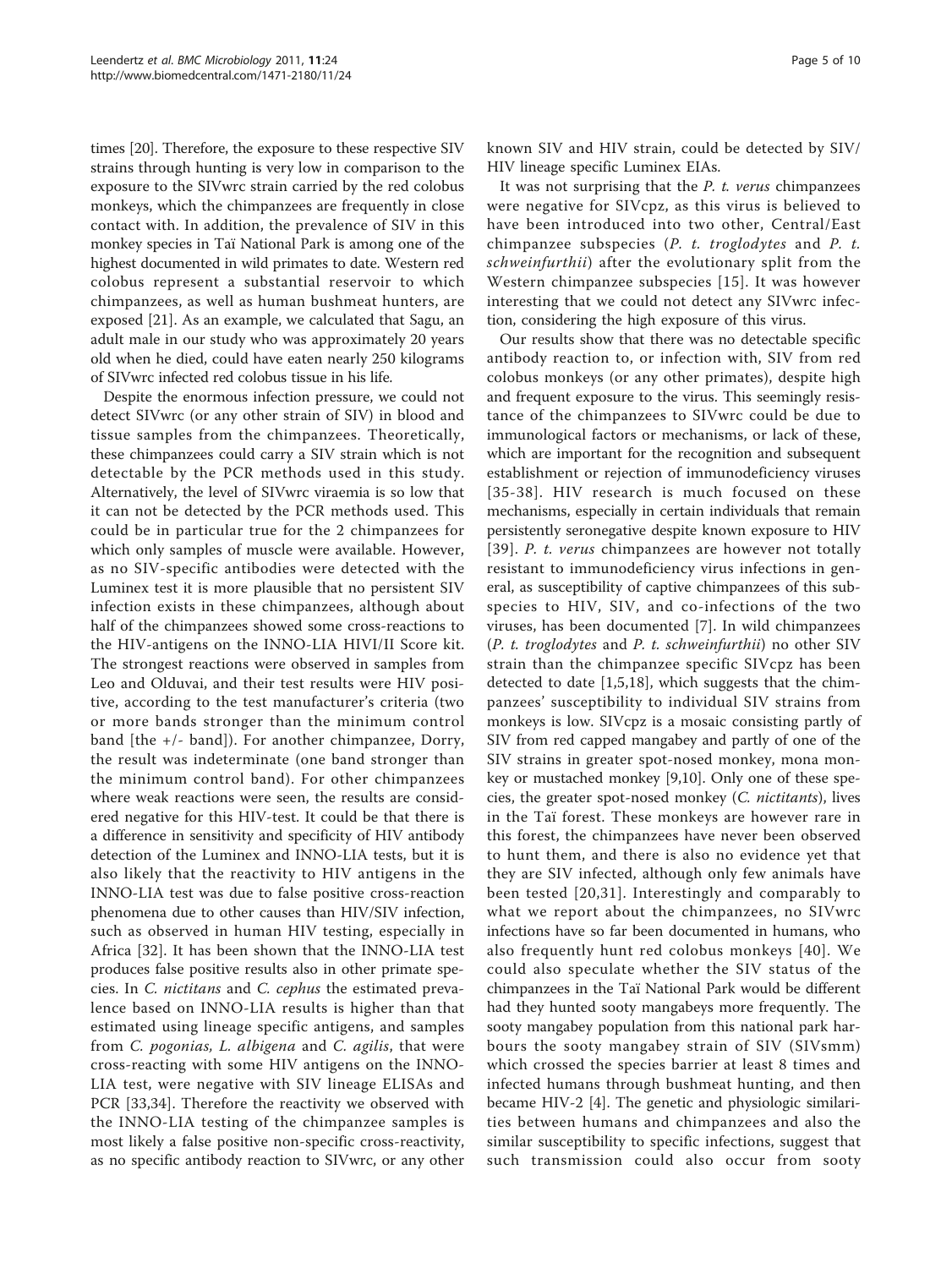mangabeys to chimpanzees, if an efficient transmission pathway existed.

#### Conclusion

We could not detect any conclusive sign of infection with SIVwrc in the P. t. verus chimpanzees in Taï National Park, despite exposure of highly infected red colobus. However, the frequent hunting and consumption of red colobus by the chimpanzees represents a transmission pathway for other simian retroviruses between these two host species. It remains to be determined which factors that seemingly protect these chimpanzees from infection, and whether the local human population, frequently exposed to meat and organs of the red colobus in this region, is free of SIVwrc infections. This knowledge on natural SIV infections in wild primate populations might benefit human HIV/AIDS research [[13,29\]](#page-9-0).

## Methods

#### Samples

Wild chimpanzees (*P. t. verus*) in the tropical rainforest of Taï National Park (5°15'-6°07'N, 7°25'-7°54'W), Côte d'Ivoire, have been studied for behavioural research for more than 30 years [[20](#page-9-0)]. As part of the project's veterinary monitoring, blood, muscle and samples from internal organs of 28 chimpanzee carcasses were collected over the last 12 years [\[26](#page-9-0)]. Previous research has shown that SIV can be detected in these types of tissues [[21\]](#page-9-0). Table [1](#page-3-0) summarises the chimpanzees name, social group, sex, age, cause of death or sampling, and samples available for antibody testing and PCRs. Samples from 3 chimpanzees bleeding after a violent encounter with other chimpanzees were collected from the environment and from 1 chimpanzee plasma was collected during surgical intervention [26-28; F. Leendertz, unpublished data]. Whole blood was collected from dead chimpanzees or from the environment from 31 chimpanzees; for one chimpanzee serum from fresh blood was obtained. The samples were transported on ice to the forest camp and frozen in liquid nitrogen. The samples were transported on dry ice to the Robert Koch Institute, Berlin, and stored in -80°C until analyses. The work was performed under the permission of the according authorities from Côte d'Ivoire.

## HIV antibody testing

We tested samples from 32 chimpanzees with the INNO-LIA HIV I/II Score kit (Innogenetics, Gent, Belgium). The test is a line immuno-assay which is a commonly accepted and widely used confirmatory test for HIV [[32\]](#page-9-0). This test has also been commonly used to detect HIV cross-reactive antibodies in non-human primates and identified a large number of new SIV lineages, but positive samples in non-human primates should be confirmed with other more specific antibody tests and/or PCRs as false positive reactions can occur [[33,34](#page-9-0),[41,42](#page-9-0)]. The test is designed for use on serum or plasma samples. We dissolved whole blood, which was preserved frozen since collection, with 0.2 ml of PBS and used the supernatant for the test, as well as plasma from one chimpanzee (blood centrifuged directly after collection under anaesthesia). In the INNO-LIA HIV I/ II Score kit antigens from HIV-1 and HIV-2 are coated as discrete lines on a nylon strip. There are five HIV-1 antigens: sgp120 and gp41, which detect specific antibodies to the HIV-1 envelope, and p31, p24, and p17, which detect antibodies to HIV-1 pol and gag but may also cross react with HIV-2. The antigens gp36 and sgp105 are applied to detect antibodies to HIV-2 envelope proteins. For each antigen a coloured band develop in proportion to the HIV-antibodies present in the sample. The strength of the reaction is read in comparison to control bands on each strip; one for +/- cut off level, one for 1+ reaction and one for 3+ reaction. Two samples (Leo and Olduvai) were retested in another batch to confirm the results.

## Specific SIV and HIV antibody testing

Out of the 32 chimpanzees, sufficient material for further antibody testing was available from 23 chimpanzees. These samples were tested for antibodies against a panel of 43 antigens consisting of 18 peptides of the gp41 immunodominant region representing the majority of all known HIV/SIV lineages, including SIVwrc, and 25 peptides of the V3 region, including the four groups of HIV-1, HIV-2, SIVcol and representatives of the different SIVcpz/gor lineages that circulate among chimpanzees and gorillas in central Africa [[17](#page-9-0),[33\]](#page-9-0). To that end, we used a newly developed assay based on the Luminex technology. This new Luminex test is comparable to SIV specific ELISAs [[[33](#page-9-0),[43\]](#page-9-0), Ayouba et al., manuscript in preparation]. This test is also an EIA, with the reaction support consisting of calibrated polystyrene beads on which peptides are covalently bound. Each peptide was immobilized on a distinct bead set with a unique fluorescence wavelength. Once covalently linked to bead, the 43 different peptides were mixed and distributed in wells of a semi-permeable ELISA plate like support. Diluted (100 μl, 1/200) antibodies-containing fluids (serum, plasma or whole blood) were then added and incubated at room temperature for an hour with continuous shaking. After washing, 50 μl of a biotin-labelled anti-human IgG was added in each well and the plate was incubated 30 minutes at room temperature, while shaking. After a second series of washing, R-phycoerythrine-labelled streptavidine was added for 10 minutes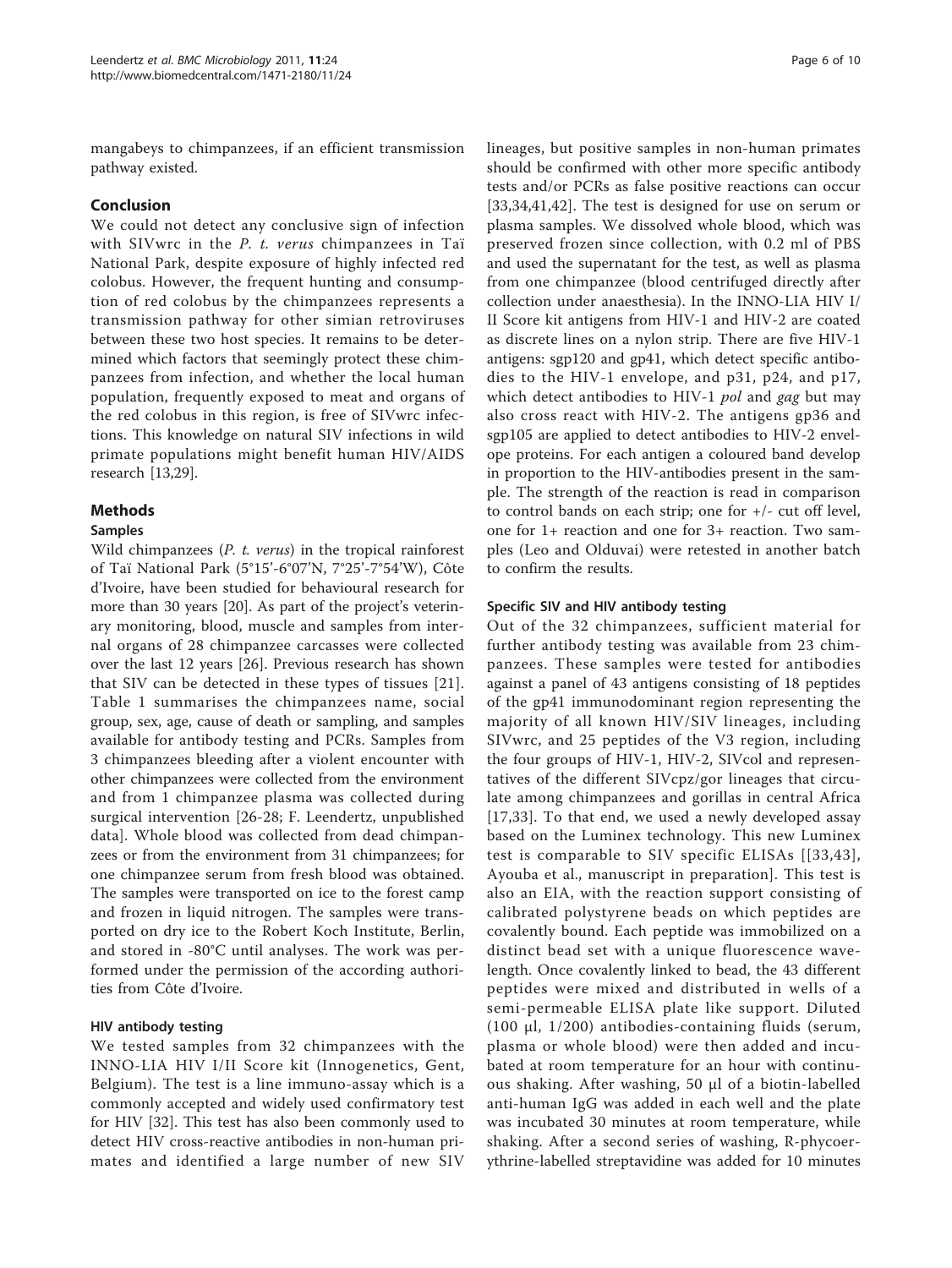| <b>Primers tested</b>       | <b>Primer sequences</b>                         | <b>Estimated</b><br>amplicon size | Region<br>targeted | Reference        |
|-----------------------------|-------------------------------------------------|-----------------------------------|--------------------|------------------|
| DR1-DR2/DR4-DR5             | DR1 (5'-TRCAYACAGGRGCWGAYGA-3')                 | 800                               | Pol                | $[44]$           |
|                             | DR2 (5'-AIADRTCATCCATRTAYTG -3')                |                                   |                    |                  |
|                             | DR4 (5'-GGIATWCCICAYCCDGCAGG-3')                | 200                               |                    |                  |
|                             | DR5 (5'-GGIGAYCCYTTCCAYCCYTGHGG -3')            |                                   |                    |                  |
| polOR-polis4/polis2uni2     | polOR(5'-ACBACYGCNCCTTCHCCTTTC-3')              | 800                               | Pol                | $[10]$           |
|                             | polis4(5'-CCAGCNCACAAAGGNATAGGAGG-3')           |                                   |                    |                  |
|                             | polis2(5'-TGGCARATRGAYTGYACNCAYNTRGAA-3')       | 650                               |                    |                  |
|                             | uni2(5'-CCCCTATTCCTCCCCTTCTTTTAAAA -3')         |                                   |                    |                  |
| wrcpol                      | wrcpolF1 (5'-TAGGGACAGAAAGTATAGTAATHTGG-3')     | 1100                              | Pol                | $[25]$           |
|                             | wrcpolR1 (5'-GCCATWGCYAA TGCTGTTTC-3')          |                                   |                    |                  |
|                             | wrcpolF2 (5'AGAGACAGTAAGGAAGGGAAAGCAGG-3')      | 650                               |                    |                  |
|                             | wrcpolR2 (5'-GTTCWATTCCTAACCACCAGCADA-3')       |                                   |                    |                  |
| wrcenv                      | wrcenvF1 (5'-TGGC AGTGGGACAAAAATATAAAC-3')      | 750                               | Env                | $[25]$           |
|                             | wrcenvR1 (5'-CTGGCAGTCCCTCTTCCA AGTT GT-3')     |                                   |                    |                  |
|                             | wrcenvF2 (5'TGATAGGGMTGGCTCCTGGTGATG3')         | 550                               |                    |                  |
|                             | wrcenvR2 (5'-AATCCCCATTTYAACCAGTTCCA-3')        |                                   |                    |                  |
| wrcgag                      | wrcgagF1 (5'-ATDGAGGATAGAGGNTTTGGAGC-3')        | 600                               | Gag                | $[46]$           |
|                             | wrcgagR1 (5'-GCCCTCCTACTCCTTGACATGC-3')         |                                   |                    |                  |
|                             | wrcgagF2 (5'-CCAACAGGGTCAGATATAGCAG-3')         | 250                               |                    |                  |
|                             | wrcgagR2 (5'-ACTTCTGGGGCTCCTTGTTCTGCTC-3')      |                                   |                    |                  |
| olcpol                      | olcpolF1(5-TAGATACAGGRGCAGATGAYACAGTAAT-3')     | 700                               | Pol                | S. Locatelli,    |
|                             |                                                 |                                   |                    | unpublished data |
|                             | olcpolR1 (5TCCAYCCYTGAGGHARYACATTATA-3')        |                                   |                    |                  |
|                             | olcpolF2 (5'-CTAGAATWATWGGRGGRATAGGRGG-3')      | 300                               |                    |                  |
|                             | olcpolR2 (5'-ATYTTWCCTTCTKCTTCYARTCTRTCACA-3')  |                                   |                    |                  |
| bwcpol                      | bwcpolF1 (5'-TAGATACAGGAGCAGATGATACAGT-3')      | 1000                              | pol                | S. Locatelli,    |
|                             |                                                 |                                   |                    | unpublished data |
|                             | bwcpolR1 (5'-ATTDCCYCCTATCCCTTTATGWGC-3')       |                                   |                    |                  |
|                             | bwcpolF2 (5'-AGAYTRGAAGCAGARGGAAAAAT-3')        | 600                               |                    |                  |
|                             | bwcpolR2 (5'-TCCYACCAATTTYTGTAYATCATTTACTGT-3') |                                   |                    |                  |
| polis4-SIVenvR/Ihoenv       | polis4(5'-CCAGCNCACAAAGGNATAGGAGG-3')           | 3600                              | Env                | $[47]$           |
|                             | SIVENVR (5'-YTBYTGCTGCTGCAMTATCCC-3')           |                                   |                    |                  |
|                             | IhoenvF2 (5'- AATCAGATAGTNYAGCAAGCATGG-3')      | 600                               |                    |                  |
|                             | IhoenvR2 (5'-CCATTAAAKCCAAAGAAGCTACT-3')        |                                   |                    |                  |
| polis4/PolOr polF2/polR2    | polOR(5'-ACBACYGCNCCTTCHCCTTTC-3')              | 800                               | Pol                | $[48]$           |
|                             | polis4(5'-CCAGCNCACAAAGGNATAGGAGG-3')           |                                   |                    |                  |
|                             | POLF2 (GGAAGTGGATACTTAGAAGCAGAAGT-3')           | 330                               |                    | $[5]$            |
|                             | POLR2 (5'-CCCAATCCCCCCTTTTCTTTTAAAATT-3')       |                                   |                    |                  |
| gp40F1-gp41R1 gp46F2/gp48R2 | gp40F1(5'-TCTTAGGAGCAGCAGGAAGCACTATGGG-3')      | 850                               | Env                | $[49]$           |
|                             | gp41R1(5'- AACGACAAAGGTGAGTATCCCTGCCTAA-3')     |                                   |                    |                  |
|                             | gp46F2(5'-ACAATTATTGTCTGGTATAGTGCAACAGCA-3')    | 445                               |                    |                  |
|                             | gp48R2(5'-TCCTACTATCATTATGAATATTTTTATATA-3')    |                                   |                    |                  |
| SPBS-wrcgagR1/SPBS-wrcgagR2 | SPBS (5'-GGCGCCCGAACAGGGACTTG-3')               | 1500                              | LTR-gag            | M. Peeters,      |
|                             |                                                 |                                   |                    | unpublished data |
| smmgag                      | smmgagF1 (5'-TGGGAGATGGGCGCGAGAAACTCCGTC-3')    | 1000                              | gag                | $[50]$           |
|                             | smmgagR1 (5'-ATCAGCAGTGTCTGTGTCATCCAATT-3')     |                                   |                    |                  |
|                             | smmgagF2 (5'-AGGGAAAAAAGCAGATGAATTAGAA-3')      | 800                               |                    |                  |
|                             | smmgagR2 (5'-GCTCTTGTAGAAYCTATCTACATA-3')       |                                   |                    |                  |
| smmenv (gp41)               | smmenvF1 (5'-GCTACGGCAGGTTCTGCAATGGG-3')        | 650                               | env                | $[50]$           |
|                             | smmenvR1 (5'-CTGGTCCTTGCGGATATGGATCTG-3')       |                                   |                    |                  |
|                             | smmenvF2 (5'-GCTGTCCGCTCAGTCCCGGACTTT-3')       | 490                               |                    |                  |
|                             | smmenvR2 (5'-GGAGGAGAACACTGGCCTATA-3')          |                                   |                    |                  |

## <span id="page-7-0"></span>Table 2 Additional PCRs for SIV testing of a subset of samples ( $n = 4$ )

 $Y = C/T$ ,  $W = A/T$ ,  $R = A/G$ ,  $H = A/C/T$ ,  $B = C/G/T$ ,  $S = G/C$ ,  $K = G/T$ ,  $D = A/G/T$ ,  $N = A/C/T/G$   $Y = C/T$ ,  $M = A/C$ ,  $K = G$ .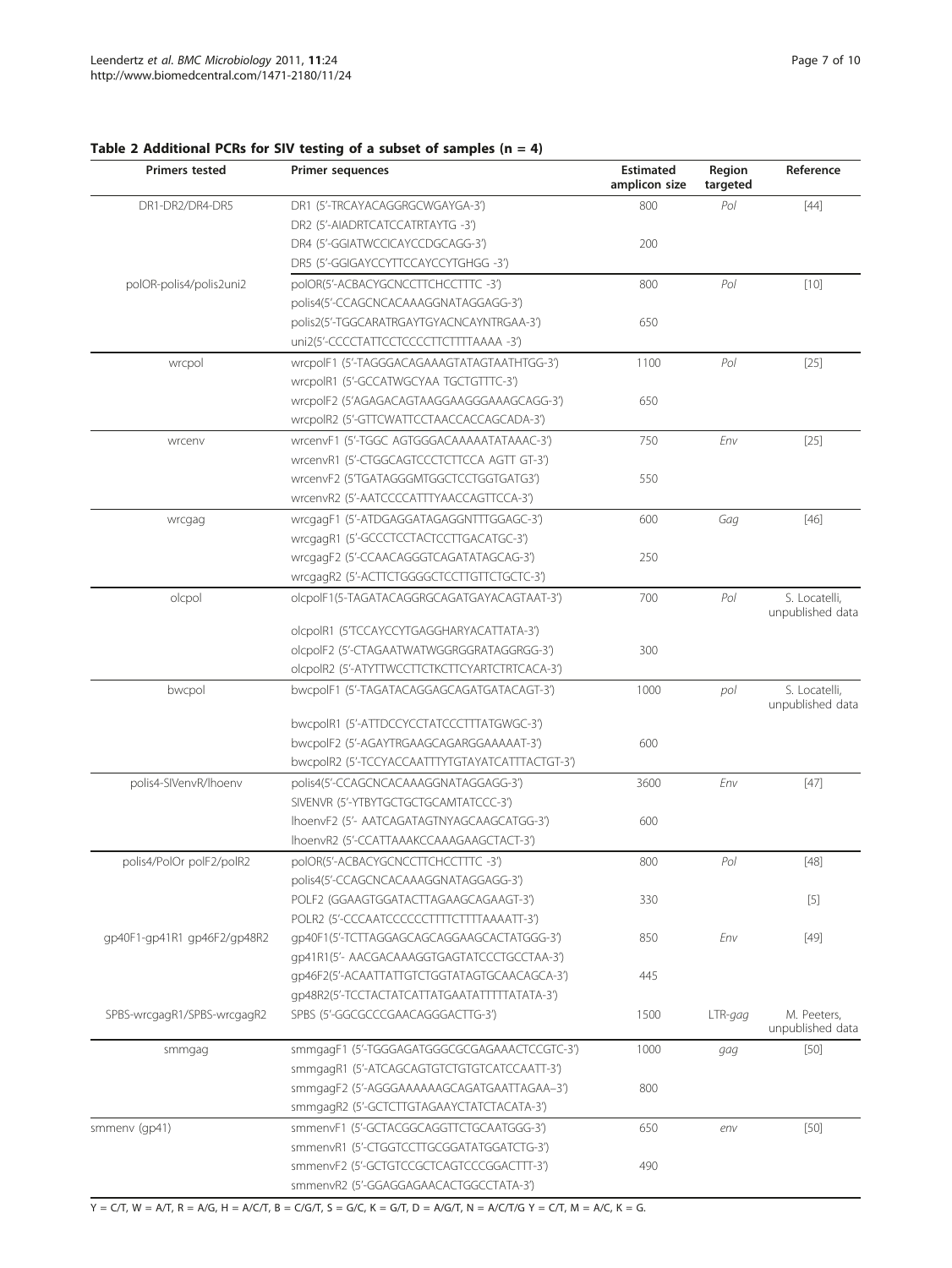<span id="page-8-0"></span>and washed out afterwards. The complex consisting of beads-peptide and the different additives was resuspended in buffer and read on a BioPlex-200 (BioRad, Marnes la Coquette, France). With the Luminex technology, each bead set is sorted in a specific area of a 2 dimensional display, according to its wavelength of fluorescence, like in flow cytometry. For each sample and for each antigen, results are expressed as median fluorescence intensity per 100 beads. Cut-off values have been calculated for each of the 43 peptides from their reactivities against 95 SIV negative non-human primates' samples and 50 HIV negative human plasma. Samples presenting MFI higher than 500 against a given were considered positive for that peptide.

#### PCR analyses

For PCRs the following tissues were used: spleen ( $n =$ 21), liver (n = 3), muscle (n = 2), heart and/or lung (n = 2), lymphnode  $(n = 1)$  and buffy-coat  $(n = 1)$ . For 2 chimpanzees no material was available for PCR analyses.

DNA was extracted with the DNA tissue (or blood) kit (Qiagen, Hilden, Germany). Samples were tested with a generic SIV PCR known to detect most primate Lentiviruses [\[44\]](#page-9-0). We used the primers DR1 (TRC AYA CAG GRG CWG AYG A) and DR2 (AIA DRT CAT CCA TRT AYT G) in the first round PCR and primers DR4 (GGI ATW CCI CAY CCD GCA GG) and DR5 (GGI GAY CCY TTC CAY CCY TGH GG) in a nested PCR. The cycling conditions were 94°C for 2 minutes, 30  $\times$ [94°C for 15 seconds, 50°C decreasing by 0.5°C each cycle to 35°C for 30 seconds, 72°C for 1 minute],  $15 \times$ [94°C for 15 seconds, 50°C for 30 seconds, 72°C for 1 minute], 72°C for 5 minutes, then cooling to 4°C The expected amplicon size was 194 bp. Samples were also tested specifically for SIVwrc with a semi-nested PCR with primers specifically designed for the detection of pol regions of SIVs from the western red colobus/olive colobus lineage (SIVwrc S1 [CATGGCAAATGGATTG TACTCA], SIVwrc R2 [GTGCCATTGCTAATGCT GTTTC], SIVwrc S3 [CCAAATTCTTGTTCT ATCCC TAACC], and SIVwrc R3 [AGCAAAAATCATATCAG CAGAAGAT]). These primers were based on SIVwrc and SIVolc sequences published by Courgnaud and colleagues [\[24](#page-9-0)]. We used SIVwrc S1 and SIVwrc R2 in the first round PCR, and SIVwrc S1 and SIVwrc R3 (expected amplicon size approximately 250 bp), and SIVwrc S3 and SIVwrc R2 (expected amplicon size approximately 300 bp) in two parallel semi-nested PCRs. The cycler conditions were 94°C for 5 minutes, 30  $\times$ [94°C for 15 seconds, 55°C for 30 seconds, 72°C for 30 seconds], 72°C for 10 minutes, then cooling to 4°C. The PCRs included positive control samples from confirmed

SIVwrc positive red colobus monkeys [[21\]](#page-9-0). PCR products were visualised with gel electrophoresis. A subset of samples (n = 4; Loukoum, Leonardo, Lefkas, Tita) was also tested with additional primers targeting SIVwrc/SIVolc/SIVcol in the gag, env and pol regions and primers amplifying gag and env regions of SIVsmm isolated from sooty mangabeys (Table [2\)](#page-7-0).

Sequencing of any suspicious bands that appeared on subsequent gel electrophoresis was performed in both directions using the Sanger method, with all PCR products being sequenced on both strands. Sequences were compared to the public database using NCBI BLAST [[45](#page-9-0)].

#### Acknowledgements

We thank the Ivorian authorities for their long-term support, especially the Ministry of Environment and Forests as well as the Ministry of Research, the directorship of the Taï National Park, the Office Ivoirien des Parcs et Réserves and the Swiss Research Centre in Abidjan. We also thank S. Schenk, S. Metzger, and field assistants and students of the Taї Chimpanzee - and Taï Monkey Project for assistance in sample collection, and U. Thiesen, A. Blasse, A. Kopp, S. Handrick, J. Hinzmann and A. Hübner for assistance in the laboratory. For sequencing we thank J. Tesch. We thank A. Goffe for help with the manuscript. The study was funded by the Max-Planck-Institute for Evolutionary Anthropology, Leipzig, Germany and Robert Koch-Institut, Berlin, Germany, grant RO1 AI 50529 from the National Institute of Health, USA, and grant ANRS 12182 from the National Agency for AIDS Research (ANRS) in France.

#### Author details

<sup>1</sup>Robert Koch-Institut, Nordufer 20, 13353 Berlin, Germany. <sup>2</sup>Max-Planck-Institute for Evolutionary Anthropology, Deutscher Platz 6, 04103 Leipzig, Germany. <sup>3</sup>Norwegian School of Veterinary Science, P.O. Box 8146 dep. N-0033 Oslo, Norway. <sup>4</sup>Institut de Recherche pourle Developpement (IRD) and University of Montpellier 1, Montpellier, France. <sup>5</sup>World Health Organization, Global Alert and Response, Geneva, Switzerland.

#### Authors' contributions

SAJL, PF and FHL collected samples. SAJL, SL, CK, FL, AA, MP and FHL performed or supervised the laboratory analyses. SAJL, CB, MP and FHL designed the study and wrote the manuscript with contributions from all authors. All authors approved the final manuscript.

#### Received: 24 May 2010 Accepted: 1 February 2011 Published: 1 February 2011

#### References

- 1. Keele BF, Van Heuverswyn F, Li Y, Bailes E, Takehisa J, Santiago ML, Bibollet-Ruche F, Chen Y, Wain LV, Liegeois F, et al: [Chimpanzee reservoirs of](http://www.ncbi.nlm.nih.gov/pubmed/16728595?dopt=Abstract) [pandemic and nonpandemic HIV-1.](http://www.ncbi.nlm.nih.gov/pubmed/16728595?dopt=Abstract) Science 2006, 313:523-526.
- 2. Hahn BH, Shaw GM, De Cock KM, Sharp PM: [AIDS as a zoonosis: scientific](http://www.ncbi.nlm.nih.gov/pubmed/10649986?dopt=Abstract) [and public health implications.](http://www.ncbi.nlm.nih.gov/pubmed/10649986?dopt=Abstract) Science 2000, 287:607-614.
- 3. Gao F, Bailes E, Robertson DL, Chen Y, Rodenburg CM, Michael SF Cummins LB, Arthur LO, Peeters M, Shaw GM, et al: [Origin of HIV-1 in the](http://www.ncbi.nlm.nih.gov/pubmed/9989410?dopt=Abstract) [chimpanzee Pan troglodytes troglodytes.](http://www.ncbi.nlm.nih.gov/pubmed/9989410?dopt=Abstract) Nature 1999, 397:436-441.
- 4. Santiago ML, Range F, Keele BF, Li Y, Bailes E, Bibollet-Ruche F, Fruteau C, Noe R, Peeters M, Brookfield JF, et al: [Simian immunodeficiency virus](http://www.ncbi.nlm.nih.gov/pubmed/16160179?dopt=Abstract) [infection in free-ranging sooty mangabeys \(](http://www.ncbi.nlm.nih.gov/pubmed/16160179?dopt=Abstract)Cercocebus atys atys) from the Tai Forest, Cote d'[Ivoire: implications for the origin of epidemic](http://www.ncbi.nlm.nih.gov/pubmed/16160179?dopt=Abstract) [human immunodeficiency virus type 2.](http://www.ncbi.nlm.nih.gov/pubmed/16160179?dopt=Abstract) J Virol 2005, 79:12515-12527.
- 5. Van Heuverswyn F, Li Y, Neel C, Bailes E, Keele BF, Liu W, Loul S, Butel C, Liegeois F, Bienvenue Y, et al: [Human immunodeficiency viruses: SIV](http://www.ncbi.nlm.nih.gov/pubmed/17093443?dopt=Abstract) [infection in wild gorillas.](http://www.ncbi.nlm.nih.gov/pubmed/17093443?dopt=Abstract) Nature 2006, 444:164.
- 6. Plantier JC, Leoz M, Dickerson JE, De Oliveira F, Cordonnier F, Lemee V, Damond F, Robertson DL, Simon F: [A new human immunodeficiency](http://www.ncbi.nlm.nih.gov/pubmed/19648927?dopt=Abstract) [virus derived from gorillas.](http://www.ncbi.nlm.nih.gov/pubmed/19648927?dopt=Abstract) Nat Med 2009, 15:871-872.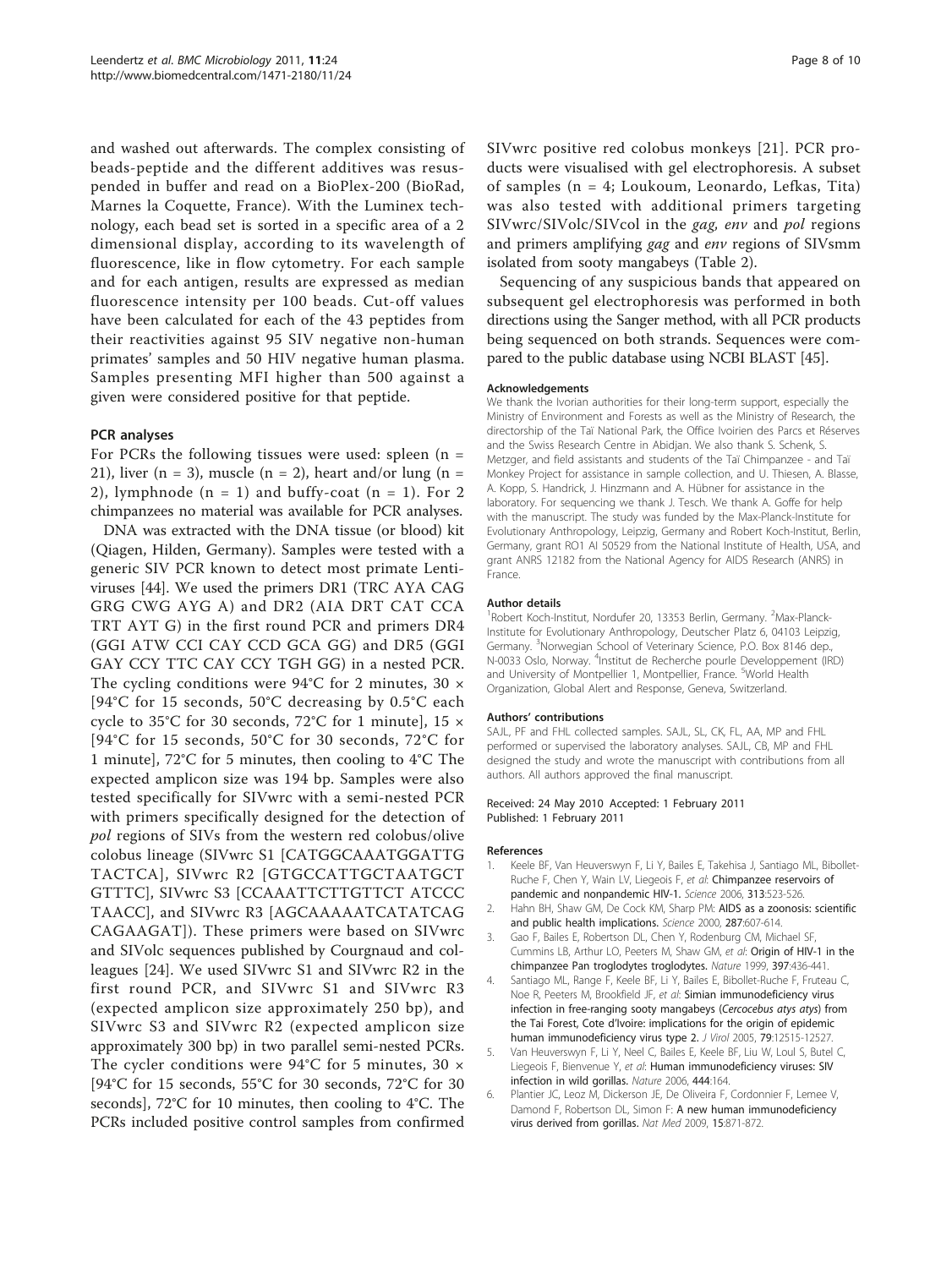- <span id="page-9-0"></span>7. Heeney JL, Rutjens E, Verschoor EJ, Niphuis H, ten Haaft P, Rouse S, McClure H, Balla-Jhagjhoorsingh S, Bogers W, Salas M, et al: [Transmission](http://www.ncbi.nlm.nih.gov/pubmed/16809326?dopt=Abstract) [of simian immunodeficiency virus SIVcpz and the evolution of infection](http://www.ncbi.nlm.nih.gov/pubmed/16809326?dopt=Abstract) [in the presence and absence of concurrent human immunodeficiency](http://www.ncbi.nlm.nih.gov/pubmed/16809326?dopt=Abstract) [virus type 1 infection in chimpanzees.](http://www.ncbi.nlm.nih.gov/pubmed/16809326?dopt=Abstract) J Virol 2006, 80:7208-7218.
- 8. Nerrienet E, Amouretti X, Muller-Trutwin MC, Poaty-Mavoungou V, Bedjebaga I, Nguyen HT, Dubreuil G, Corbet S, Wickings EJ, Barre-Sinoussi F, et al: [Phylogenetic analysis of SIV and STLV type I in mandrills](http://www.ncbi.nlm.nih.gov/pubmed/9643378?dopt=Abstract) (Mandrillus sphinx[\): indications that intracolony transmissions are](http://www.ncbi.nlm.nih.gov/pubmed/9643378?dopt=Abstract) [predominantly the result of male-to-male aggressive contacts.](http://www.ncbi.nlm.nih.gov/pubmed/9643378?dopt=Abstract) AIDS Res Hum Retroviruses 1998, 14:785-796.
- Bailes E, Gao F, Bibollet-Ruche F, Courgnaud V, Peeters M, Marx PA, Hahn BH, Sharp PM: [Hybrid origin of SIV in chimpanzees.](http://www.ncbi.nlm.nih.gov/pubmed/12805540?dopt=Abstract) Science 2003, 300:1713.
- 10. Courgnaud V, Salemi M, Pourrut X, Mpoudi-Ngole E, Abela B, Auzel P, Bibollet-Ruche F, Hahn B, Vandamme AM, Delaporte E, Peeters M: [Characterization of a novel simian immunodeficiency virus with a vpu](http://www.ncbi.nlm.nih.gov/pubmed/12134035?dopt=Abstract) [gene from greater spot-nosed monkeys \(](http://www.ncbi.nlm.nih.gov/pubmed/12134035?dopt=Abstract)Cercopithecus nictitans) [provides new insights into simian/human immunodeficiency virus](http://www.ncbi.nlm.nih.gov/pubmed/12134035?dopt=Abstract) [phylogeny.](http://www.ncbi.nlm.nih.gov/pubmed/12134035?dopt=Abstract) J Virol 2002, 76:8298-8309.
- 11. Sharp PM, Shaw GM, Hahn BH: [Simian immunodeficiency virus infection](http://www.ncbi.nlm.nih.gov/pubmed/15767392?dopt=Abstract) [of chimpanzees.](http://www.ncbi.nlm.nih.gov/pubmed/15767392?dopt=Abstract) J Virol 2005, 79:3891-3902.
- 12. Nunn CL, Altizer S: Infectious Diseases in Primates Behaviour, Ecology and Evolution. Oxford: Oxford University Press; 2006.
- 13. Sodora DL, Allan JS, Apetrei C, Brenchley JM, Douek DC, Else JG, Estes JD, Hahn BH, Hirsch VM, Kaur A, et al: [Toward an AIDS vaccine: lessons from](http://www.ncbi.nlm.nih.gov/pubmed/19661993?dopt=Abstract) [natural simian immunodeficiency virus infections of African nonhuman](http://www.ncbi.nlm.nih.gov/pubmed/19661993?dopt=Abstract) [primate hosts.](http://www.ncbi.nlm.nih.gov/pubmed/19661993?dopt=Abstract) Nat Med 2009, 15:861-865.
- 14. Pandrea I, Sodora DL, Silvestri G, Apetrei C: [Into the wild: simian](http://www.ncbi.nlm.nih.gov/pubmed/18676179?dopt=Abstract) [immunodeficiency virus \(SIV\) infection in natural hosts.](http://www.ncbi.nlm.nih.gov/pubmed/18676179?dopt=Abstract) Trends Immunol 2008, 29:419-428.
- 15. Switzer WM, Parekh B, Shanmugam V, Bhullar V, Phillips S, Ely JJ, Heneine W: [The epidemiology of simian immunodeficiency virus](http://www.ncbi.nlm.nih.gov/pubmed/15929695?dopt=Abstract) [infection in a large number of wild- and captive-born chimpanzees:](http://www.ncbi.nlm.nih.gov/pubmed/15929695?dopt=Abstract) [evidence for a recent introduction following chimpanzee divergence.](http://www.ncbi.nlm.nih.gov/pubmed/15929695?dopt=Abstract) AIDS Res Hum Retroviruses 2005, 21:335-342.
- 16. Santiago ML, Rodenburg CM, Kamenya S, Bibollet-Ruche F, Gao F, Bailes E, Meleth S, Soong SJ, Kilby JM, Moldoveanu Z, et al: [SIVcpz in wild](http://www.ncbi.nlm.nih.gov/pubmed/11799233?dopt=Abstract) [chimpanzees.](http://www.ncbi.nlm.nih.gov/pubmed/11799233?dopt=Abstract) Science 2002, 295:465.
- 17. Van Heuverswyn F, Peeters M: [The Origins of HIV and Implications for the](http://www.ncbi.nlm.nih.gov/pubmed/17618555?dopt=Abstract) [Global Epidemic.](http://www.ncbi.nlm.nih.gov/pubmed/17618555?dopt=Abstract) Curr Infect Dis Rep 2007, 9:338-346.
- 18. Li Y, Ndjango J-B, Learn G, Robertson J, Takehisa J, Bibollet-Ruche F Sharp P, Worobey M, Shaw G, Hahn B: Molecular Epidemiology of SIV in Eastern Chimpanzees and Gorillas [abstract]. 17th Conference on retroviruses and opportunistic infections San fransisco, USA; 2010 [\[http://](http://retroconference.org/2010/Abstracts/38068.htm) [retroconference.org/2010/Abstracts/38068.htm](http://retroconference.org/2010/Abstracts/38068.htm)], access May 2010.
- 19. Prince AM, Brotman B, Lee DH, Andrus L, Valinsky J, Marx P: [Lack of](http://www.ncbi.nlm.nih.gov/pubmed/12079561?dopt=Abstract) evidence [for HIV type 1-related SIVcpz infection in captive and wild](http://www.ncbi.nlm.nih.gov/pubmed/12079561?dopt=Abstract) chimpanzees ([Pan troglodytes verus\)](http://www.ncbi.nlm.nih.gov/pubmed/12079561?dopt=Abstract) in West Africa. AIDS Res Hum Retroviruses 2002, 18:657-660.
- 20. Boesch C, Boesch-Achermann H: The chimpanzees of the Taï forest: Behavioural Ecology and Evolution. Oxford: Oxford University Press; 2000.
- 21. Leendertz SAJ, Junglen S, Hedemann C, Goffe A, Calvignac S, Boesch C, Leendertz FH: [High prevalence, co-infection rate and genetic diversity of](http://www.ncbi.nlm.nih.gov/pubmed/20484508?dopt=Abstract) [retroviruses in wild red colobus monkeys \(](http://www.ncbi.nlm.nih.gov/pubmed/20484508?dopt=Abstract)Piliocolobus badius badius) in [Taï National Park, Côte d](http://www.ncbi.nlm.nih.gov/pubmed/20484508?dopt=Abstract)'Ivoire. Journal of Virology 84:7427-36.
- 22. Leendertz FH, Junglen S, Boesch C, Formenty P, Couacy-Hymann E, Courgnaud V, Pauli G, Ellerbrok H: [High variety of different simian T-cell](http://www.ncbi.nlm.nih.gov/pubmed/15047848?dopt=Abstract) [leukemia virus type 1 strains in chimpanzees \(](http://www.ncbi.nlm.nih.gov/pubmed/15047848?dopt=Abstract)Pan troglodytes verus) of [the Tai National Park, Cote d](http://www.ncbi.nlm.nih.gov/pubmed/15047848?dopt=Abstract)'Ivoire. J Virol 2004, 78:4352-4356.
- 23. Leendertz FH, Zirkel F, Couacy-Hymann E, Ellerbrok H, Morozov VA, Pauli G, Hedemann C, Formenty P, Jensen SA, Boesch C, Junglen S: [Interspecies](http://www.ncbi.nlm.nih.gov/pubmed/18508895?dopt=Abstract) [transmission of simian foamy virus in a natural predator-prey system.](http://www.ncbi.nlm.nih.gov/pubmed/18508895?dopt=Abstract) J Virol 2008, 82:7741-7744.
- 24. Courgnaud V, Formenty P, Akoua-Koffi C, Noe R, Boesch C, Delaporte E, Peeters M: [Partial molecular characterization of two simian](http://www.ncbi.nlm.nih.gov/pubmed/12477880?dopt=Abstract) [immunodeficiency viruses \(SIV\) from African colobids: SIVwrc from](http://www.ncbi.nlm.nih.gov/pubmed/12477880?dopt=Abstract) Western red colobus (Piliocolobus badius[\) and SIVolc from olive colobus](http://www.ncbi.nlm.nih.gov/pubmed/12477880?dopt=Abstract) ([Procolobus verus](http://www.ncbi.nlm.nih.gov/pubmed/12477880?dopt=Abstract)). J Virol 2003, 77:744-748.
- 25. Locatelli S, Liegeois F, Lafay B, Roeder AD, Bruford MW, Formenty P, Noe R, Delaporte E, Peeters M: [Prevalence and genetic diversity of simian](http://www.ncbi.nlm.nih.gov/pubmed/17916449?dopt=Abstract)

[immunodeficiency virus infection in wild-living red colobus monkeys](http://www.ncbi.nlm.nih.gov/pubmed/17916449?dopt=Abstract) (Piliocolobus badius badius[\) from the Tai forest, Cote d](http://www.ncbi.nlm.nih.gov/pubmed/17916449?dopt=Abstract)'Ivoire SIVwrc in [wild-living western red colobus monkeys.](http://www.ncbi.nlm.nih.gov/pubmed/17916449?dopt=Abstract) Infect Genet Evol 2008, 8:1-14.

- 26. Leendertz FH, Pauli G, Maetz-Rensing K, Boardman W, Nunn C, Ellerbrok H, Jensen SA, Junglen S, Boesch C: Pathogens as drivers of population declines: The importance of systematic monitoring in great apes and other threatened mammals. Biological Conservation 2006, 131:325-337.
- 27. Kondgen S, Kuhl H, N'Goran PK, Walsh PD, Schenk S, Ernst N, Biek R, Formenty P, Matz-Rensing K, Schweiger B, et al: [Pandemic human viruses](http://www.ncbi.nlm.nih.gov/pubmed/18222690?dopt=Abstract) [cause decline of endangered great apes.](http://www.ncbi.nlm.nih.gov/pubmed/18222690?dopt=Abstract) Curr Biol 2008, 18:260-264.
- 28. Leendertz FH, Ellerbrok H, Boesch C, Couacy-Hymann E, Matz-Rensing K, Hakenbeck R, Bergmann C, Abaza P, Junglen S, Moebius Y, et al: [Anthrax](http://www.ncbi.nlm.nih.gov/pubmed/15269768?dopt=Abstract) kills [wild chimpanzees in a tropical rainforest.](http://www.ncbi.nlm.nih.gov/pubmed/15269768?dopt=Abstract) Nature 2004, 430:451-452.
- 29. Heeney JL, Dalgleish AG, Weiss RA: [Origins of HIV and the evolution of](http://www.ncbi.nlm.nih.gov/pubmed/16873637?dopt=Abstract) [resistance to AIDS.](http://www.ncbi.nlm.nih.gov/pubmed/16873637?dopt=Abstract) Science 2006, 313:462-466.
- 30. Boesch C: Chimpanzees-red colobus monkeys: a predator-prey system. Animal Behaviour 1994, 1135-1148.
- 31. McGraw WS, Zuberbühler K, Noe R: Monkeys of the Taï Forest: an African primate community. New York: Cambridge University Press; 2007.
- 32. Guan M: [Frequency, causes, and new challenges of indeterminate results](http://www.ncbi.nlm.nih.gov/pubmed/17409223?dopt=Abstract) [in Western blot confirmatory testing for antibodies to human](http://www.ncbi.nlm.nih.gov/pubmed/17409223?dopt=Abstract) [immunodeficiency virus.](http://www.ncbi.nlm.nih.gov/pubmed/17409223?dopt=Abstract) Clin Vaccine Immunol 2007, 14:649-659.
- 33. Aghokeng AF, Ayouba A, Mpoudi-Ngole E, Loul S, Liegeois F, Delaporte E, Peeters M: [Extensive survey on the prevalence and genetic diversity of](http://www.ncbi.nlm.nih.gov/pubmed/19393772?dopt=Abstract) [SIVs in primate bushmeat provides insights into risks for potential new](http://www.ncbi.nlm.nih.gov/pubmed/19393772?dopt=Abstract) [cross-species transmissions.](http://www.ncbi.nlm.nih.gov/pubmed/19393772?dopt=Abstract) Infect Genet Evol 2010, 10:386-396.
- 34. Aghokeng AF, Liu W, Bibollet-Ruche F, Loul S, Mpoudi-Ngole E, Laurent C, Mwenda JM, Langat DK, Chege GK, McClure HM, et al: [Widely varying SIV](http://www.ncbi.nlm.nih.gov/pubmed/16257029?dopt=Abstract) [prevalence rates in naturally infected primate species from Cameroon.](http://www.ncbi.nlm.nih.gov/pubmed/16257029?dopt=Abstract) Virology 2006, 345:174-189.
- 35. Heeney JL, Plotkin SA: [Immunological correlates of protection from HIV](http://www.ncbi.nlm.nih.gov/pubmed/17110946?dopt=Abstract) [infection and disease.](http://www.ncbi.nlm.nih.gov/pubmed/17110946?dopt=Abstract) Nat Immunol 2006, 7:1281-1284.
- 36. Kaur G, Mehra N: [Genetic determinants of HIV-1 infection and](http://www.ncbi.nlm.nih.gov/pubmed/19765261?dopt=Abstract) [progression to AIDS: immune response genes.](http://www.ncbi.nlm.nih.gov/pubmed/19765261?dopt=Abstract) Tissue Antigens 2009, 74:373-385.
- 37. Kaur G, Mehra N: [Genetic determinants of HIV-1 infection and](http://www.ncbi.nlm.nih.gov/pubmed/19317737?dopt=Abstract) [progression to AIDS: susceptibility to HIV infection.](http://www.ncbi.nlm.nih.gov/pubmed/19317737?dopt=Abstract) Tissue Antigens 2009, 73:289-301.
- 38. Takeutchi H, Matano T: [Host factors involved in resistance to retroviral](http://www.ncbi.nlm.nih.gov/pubmed/18577167?dopt=Abstract) [infection.](http://www.ncbi.nlm.nih.gov/pubmed/18577167?dopt=Abstract) Microbiol Immunol 2008, 52:318-25.
- Alimonti JB, Koesters SA, Kimani J, Matu L, Wachihi C, Plummer FA, Fowke KR: [CD4+ T cell responses in HIV-exposed seronegative women](http://www.ncbi.nlm.nih.gov/pubmed/15592998?dopt=Abstract) [are qualitatively distinct from those in HIV-infected women.](http://www.ncbi.nlm.nih.gov/pubmed/15592998?dopt=Abstract) J Infect Dis 2005, 191:20-24.
- 40. Refisch J, Kone I: Impact of Commercial Hunting on Monkey Populations in the Tai region, Cote d'Ivoire. Biotropica 2005, 37:136-144.
- 41. Peeters M, Courgnaud V, Abela B, Auzel P, Pourrut X, Bibollet-Ruche F, Loul S, Liegeois F, Butel C, Koulagna D, et al: [Risk to human health from a](http://www.ncbi.nlm.nih.gov/pubmed/11996677?dopt=Abstract) [plethora of simian immunodeficiency viruses in primate bushmeat.](http://www.ncbi.nlm.nih.gov/pubmed/11996677?dopt=Abstract) Emerg Infect Dis 2002, 8:451-457.
- 42. Courgnaud V, Abela B, Pourrut X, Mpoudi-Ngole E, Loul S, Delaporte E, Peeters M: [Identification of a new simian immunodeficiency virus lineage](http://www.ncbi.nlm.nih.gov/pubmed/14610175?dopt=Abstract) [with a vpu gene present among different cercopithecus monkeys \(](http://www.ncbi.nlm.nih.gov/pubmed/14610175?dopt=Abstract)C. [mona, C. cephus, and C. nictitans](http://www.ncbi.nlm.nih.gov/pubmed/14610175?dopt=Abstract)) from Cameroon. J Virol 2003, 77:12523-12534.
- 43. Ayouba A, Esteban A, Aghokeng A, Laurent C, Kouanfack C, Mpoudi-Ngole E, Delaporte E, Peeters M: Set up and validation of a serological test based on the Luminex® xMAP technology for large-scale screening of HIV/SIV cross-species transmissions [abstract]. 5th International French speaking conference on HIV/AIDS Casablanca, Morocco. Oral communication 244/50A; 2010, 28-31.
- 44. Clewley JP, Lewis JC, Brown DW, Gadsby EL: [A novel simian](http://www.ncbi.nlm.nih.gov/pubmed/9811781?dopt=Abstract) [immunodeficiency virus \(SIVdrl\) pol sequence from the drill monkey,](http://www.ncbi.nlm.nih.gov/pubmed/9811781?dopt=Abstract) [Mandrillus leucophaeus](http://www.ncbi.nlm.nih.gov/pubmed/9811781?dopt=Abstract). J Virol 1998, 72:10305-10309.
- 45. Altschul SF, Gish W, Miller W, Myers EW, Lipman DJ: [Basic local alignment](http://www.ncbi.nlm.nih.gov/pubmed/2231712?dopt=Abstract) [search tool.](http://www.ncbi.nlm.nih.gov/pubmed/2231712?dopt=Abstract) *J Mol Biol* 1990, 215:403-410.
- 46. Locatelli S, Lafay B, Liegeois F, Ting N, Delaporte E, Peeters M: [Full](http://www.ncbi.nlm.nih.gov/pubmed/18442839?dopt=Abstract) [molecular characterization of a simian immunodeficiency virus,](http://www.ncbi.nlm.nih.gov/pubmed/18442839?dopt=Abstract) SIVwrcpbt from Temminck's red colobus ([Piliocolobus badius temminckii](http://www.ncbi.nlm.nih.gov/pubmed/18442839?dopt=Abstract)) [from Abuko Nature Reserve, The Gambia.](http://www.ncbi.nlm.nih.gov/pubmed/18442839?dopt=Abstract) Virology 2008, 376:90-100.